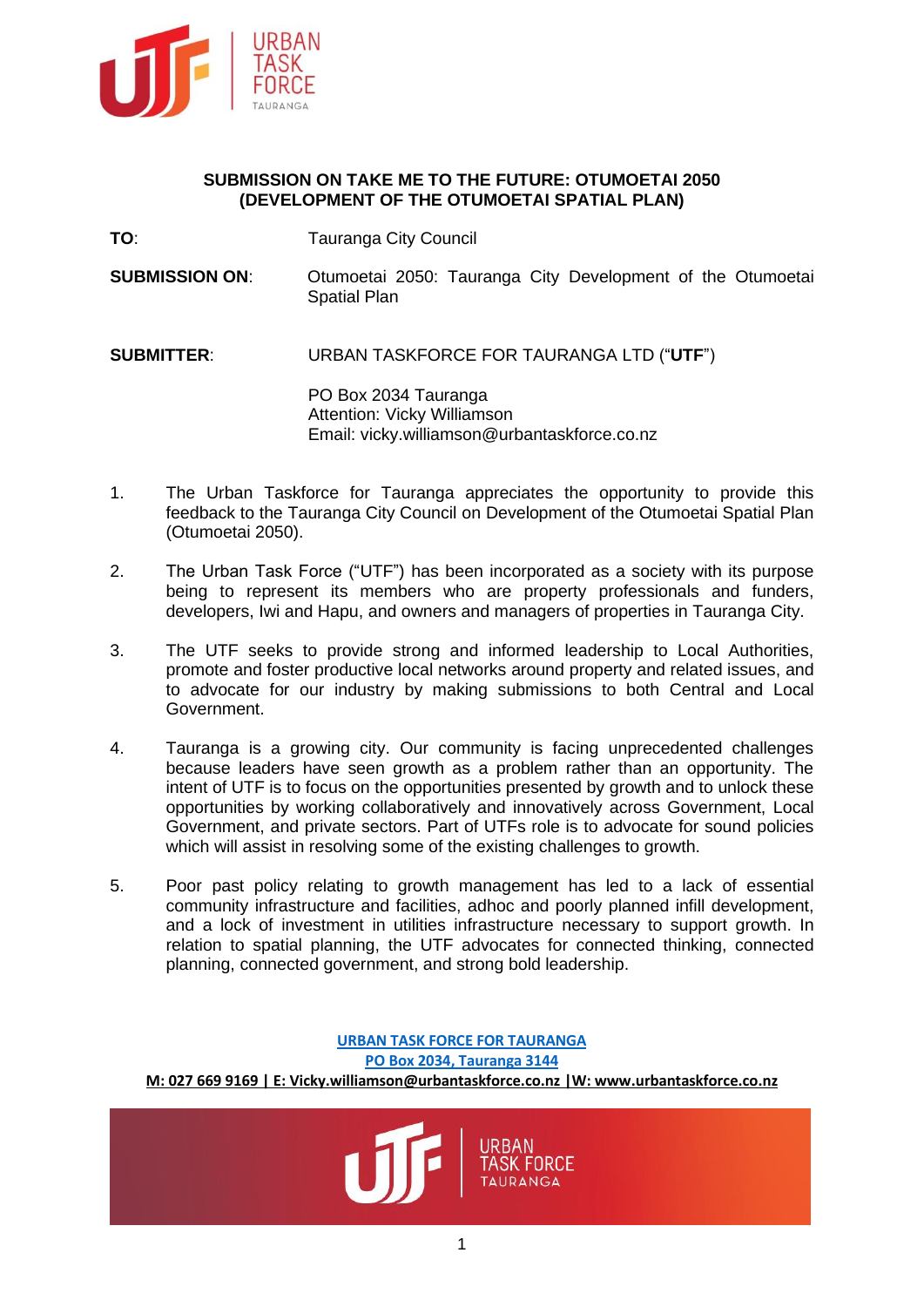

## **General**

- 6. The UTF submission is in response to the Council's consultation document seeking feedback and ideas for the development of a Spatial Plan for Otumoetai. Having reviewed the initial material provided and the Councils webinar, our Executive has provided feedback and comments on the need for a number of considerations to be taken into account as part of the Plans development. These are provided as recommendations and suggestions below.
- 7. The UTF supports the development of a Spatial Plan for Otumoetai, but we signal that further information on matters such as infrastructure provision And capacity, population projections, projected rates of uptake of development and further draft maps, would be useful in assisting us with providing more meaningful feedback.

## **Purpose of the Spatial Plan**

8. The UTF agree that there is a need for a spatial plan to be produced as a blueprint for accommodating growth within the Otumoetai catchment over the next 30 year period. We understand that the Spatial Plan will act to guide and implement pending District Plan changes (Plan change 33). The Spatial Plan must manage how future growth occurs to achieve quality intensification and housing (including affordability). The UTF feel strongly that intensification must be realised and not just talked about.

## **Commercial and Retail Centres**

- 9. The UTF agrees that there are a number of existing commercial and retail centres within the Otumoetai Spatial Plan study area which have the potential to provide commercial hubs around which intensification can occur under the National Policy Statement on Urban Development (NPS-UD). These include commercial centres at Brookfield, Cherrywood and Bureta. These are existing well established centres which provide a wide range of commercial offerings including cafes, food and beverage, supermarkets, convenience retail, commercial services, and transport hubs. Intensifying residential development around these three centres is favoured due to their proximity to transport routes and accessibility. For example, Bureta and Brookfield, are very well connected and serviced.
- 10. Council will need to review the size of the existing local Centres to ensure that they are sufficient to cater for an increased population. The Spatial plan needs to review the scale and extent of these Centres as the footprint of many have not been reviewed since they were originally established in the 1960s and 1970s.

## **The Need for Adequate Infrastructure**

11. The key to achieving appropriate intensification outcomes is directly linked to the need to provide adequate infrastructure to handle projected growth. The UTF agrees

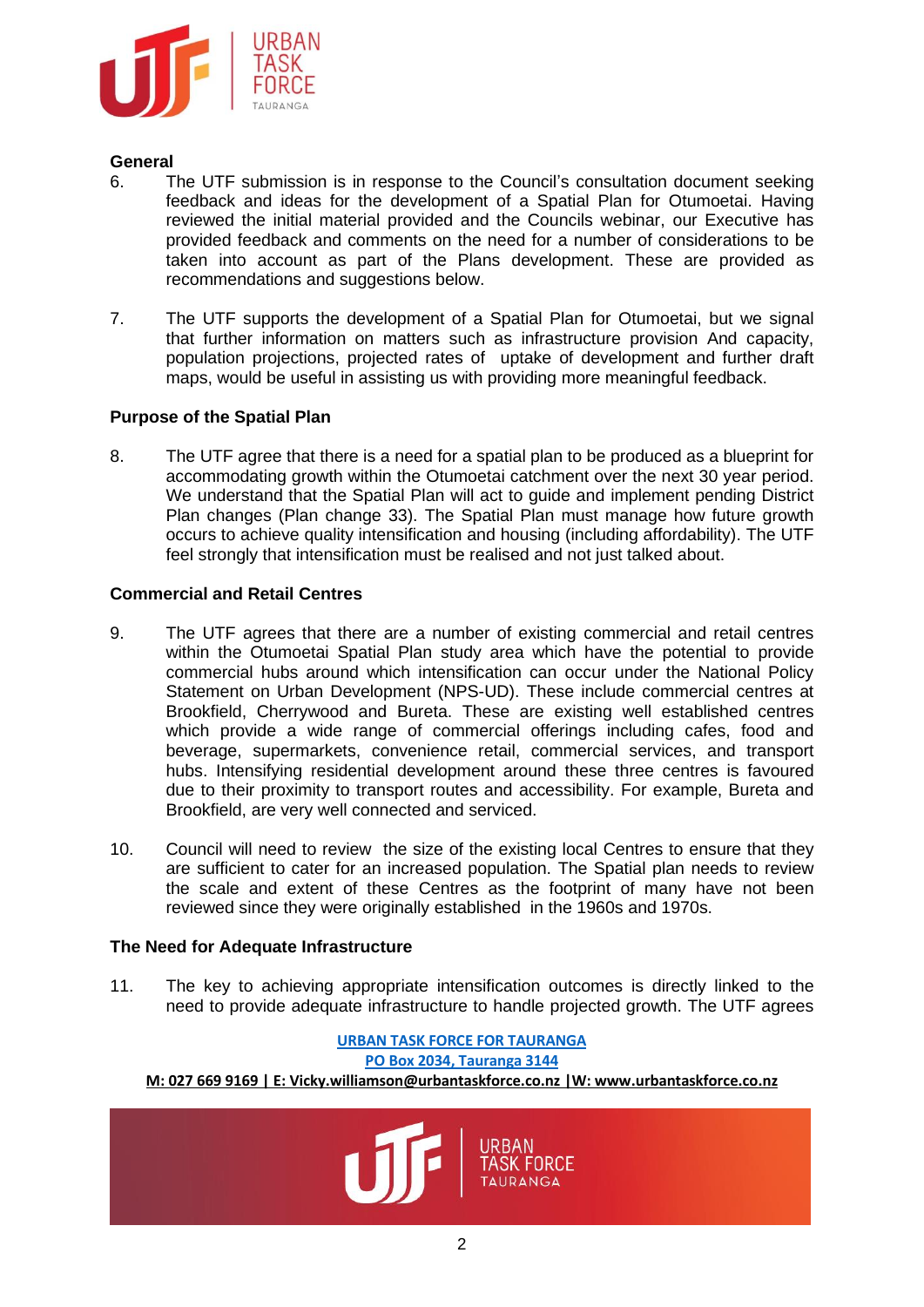

that infrastructure upgrades should be carried out either prior to or in conjunction with intensification. Some existing infrastructure is constrained, for example Matua is restricted by its limited road access and transport infrastructure. Further development may result in traffic congestion as a result.

- 12. Analysis is required around the capacity of infrastructure. The development of an infrastructure lead structure plan is required which identifies the available capacity of water supply, wastewater, and stormwater infrastructure and the further capacity of the road network, along with necessary upgrades. The yield to determine this can be taken from the new permitted densities which are proposed under Plan Change 33 once the extent of the medium density intensification areas is mapped. It is assumed that for residential land outside intensification areas, a density of 3 dwellings per lot can be adopted for the purposes of projected yield, i.e. a yield of around 1 dwelling per 120m2. From an infrastructure and servicing perspective, the UTF does not consider that Brownfield areas should be treated differently than new Urban Growth areas in terms of the need for comprehensive "infrastructure led" structure planning.
- 13. How Council would propose to coordinate infrastructure planning and investment without an appropriate structure plan approach is unclear. Our concern is that poor infrastructure planning will result in a "slow burn" in terms of the rate and scale of development. Coordinating the planning of infrastructure investment is important because without a coordinated infrastructure approach to support intensification over the next 30 years, the Council will be unable to achieve its growth targets.
- 14. It is critical that development capacity is infrastructure ready as required by the NPS-UD.
- 15. Given that parts of Plan Change 33 will likely have immediate legal effect (such as the ability to construct up to 3 dwellings per title), our initial thoughts are that an infrastructure traffic light system could be developed for 3-waters infrastructure which would enable immediate development to occur within the study area.
- 16. As part of structure planning, a development contribution funding model (local) should be developed for the study area, to identify and cost infrastructure upgrades where appropriate. This should extend to Council led stormwater infrastructure upgrades which may be necessary to unlock land which has been identified as being subject to flooding under Plan Change 27.

## **Open Space and Reserves**

17. There are significant open space and reserve areas contained within the study area (i.e., Kulum Park, Fergusson Park, and Carlton Reserve) as well as connections (such as walkways and cycleways along the Tauranga harbour and Waikareao estuary waterfronts). Analysis will be required in terms of a reserve hierarchy and the identification of different priorities for use of reserves as part of the spatial plan. Many

# **URBAN TASK FORCE FOR TAURANGA PO Box 2034, Tauranga 3144 M: 027 669 9169 | E[: Vicky.williamson@urbantaskforce.co.nz](mailto:Vicky.williamson@urbantaskforce.co.nz) |W[: www.urbantaskforce.co.nz](http://www.urbantaskforce.co.nz/) TAURANGA**